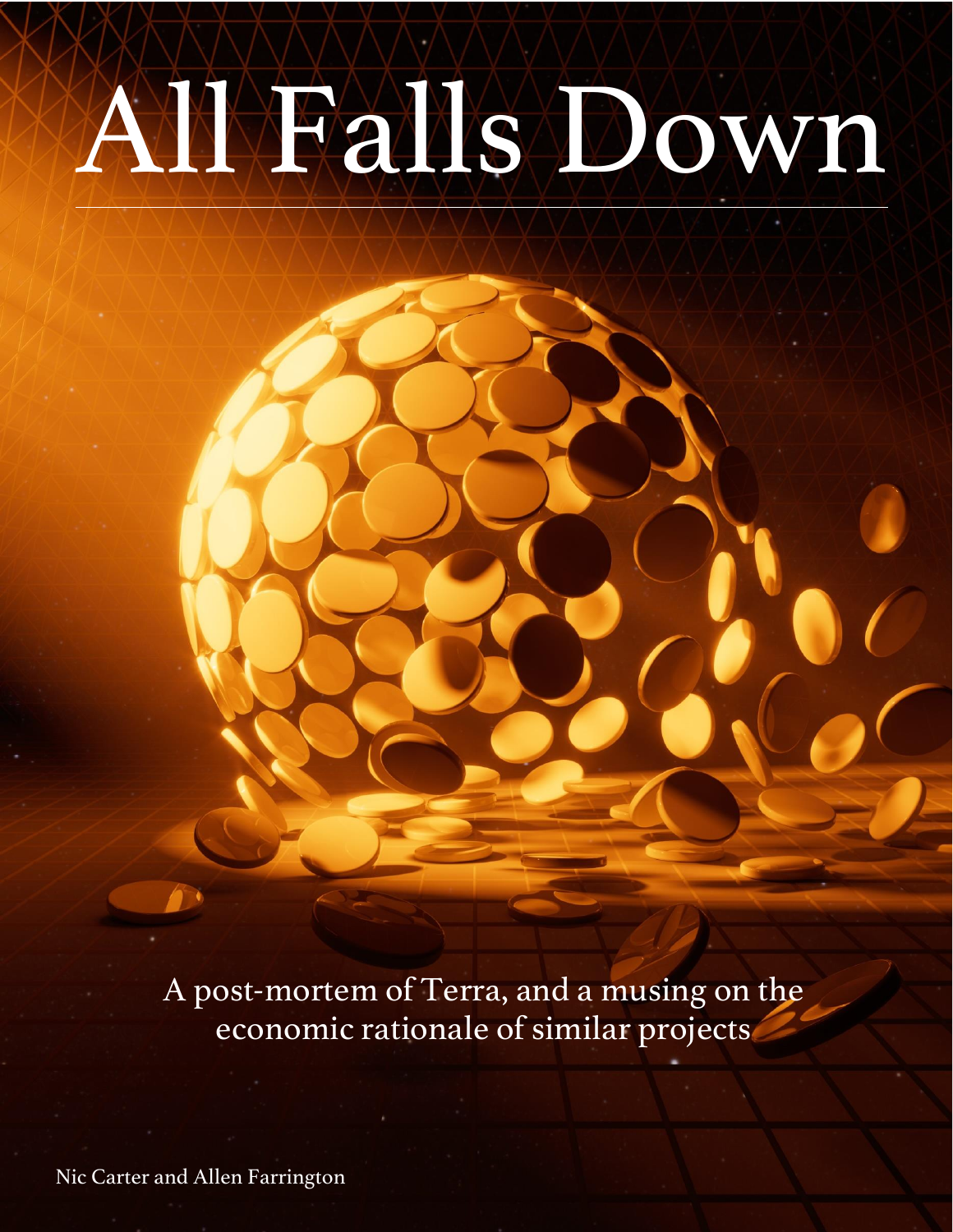## **All Falls Down:** A post-mortem of Terra, and a musing on the economic rationale of similar projects

May 2022 | Nic Carter and Allen Farrington

Nic Carter is a general partner at Castle Island Ventures. Allen Farrington recently left his role as an Investment Manager at Baillie Gifford & Co. and is in the process of setting up a soon-to-be-launched Bitcoin-native corporate finance firm. Farrington co-authored *[Only The](https://www.uncerto.com/only-the-strong-survive) [Strong Survive](https://www.uncerto.com/only-the-strong-survive)*, an in-depth analysis of crypto beyond Bitcoin in which the mechanics of projects much like Terra were critiqued in detail.

The authors also credit Ross Stevens for his invaluable feedback on previous drafts of this paper.

### **Contents**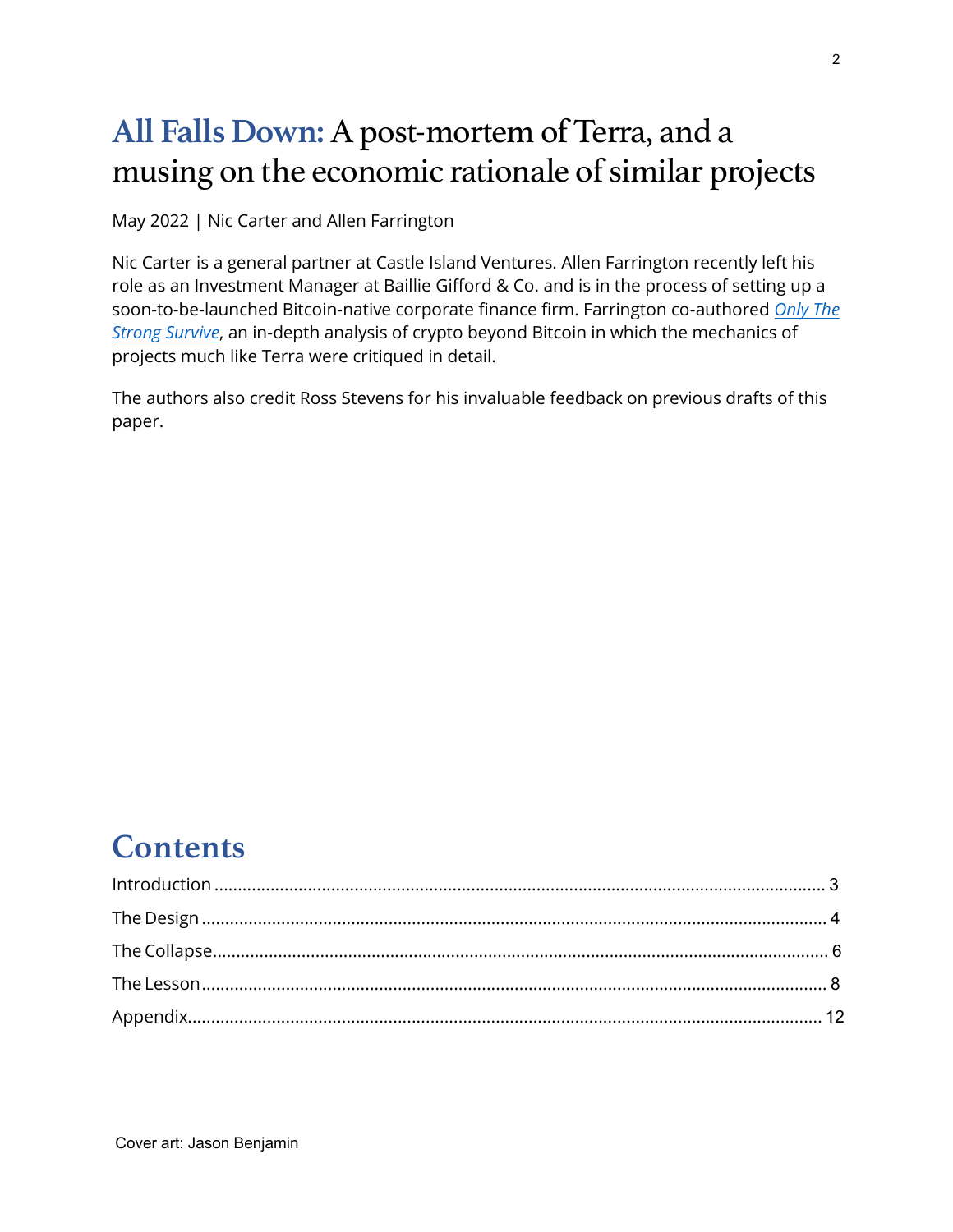#### <span id="page-2-0"></span>**Introduction**

"Cause when it all falls down, then whatever When it don't work out for the better If it just ain't right, and it's time to say goodbye When it all falls down, when it all falls down I'll be fine."

— *Alan Walker, [All Falls Down](https://www.youtube.com/watch?v=6RLLOEzdxsM), feat. Noah Cyrus and Digital Farm Animals*

By now, virtually everyone reading will be familiar with the saga of Terra/Luna and its illfated, so-called stablecoin, UST. Many investors are looking to move on from the failure, which wiped out almost \$60b in nominal value, but the ecosystem should not do so without considerable reflection first. In many respects, Terra was deeply emblematic of the magical thinking which characterizes the crypto space, and the DeFi sector more specifically. It's worth understanding precisely why Terra failed so that the flawed mechanisms intrinsic to its design can be identified elsewhere and be exposed to the scrutiny they deserve.

Terra/Luna was an industry darling in the most recent bull market. Luna, the native token on the Terra network, surged from \$4-\$6 in the summer of 2021 to a peak of around \$116 in early April, later crashing to effectively 0, evaporating around \$40b in investor value. The "stablecoin" it supported, UST, has been abandoned, after peaking at a nominal supply of \$18b. Perhaps more importantly than pricing metrics, the Terra ecosystem, in which these digital assets natively reside, seems to have lost all credibility. The architects of Terra have instrumentalized a plan to launch Terra 2.0 and recapitalize the system, but this tepid restart has gained little traction. Ultimately, we are skeptical any novel algorithmic stablecoin can or will work. And, as we will allude to several times throughout the paper, in our eyes the problem is not so much that this *did* happen, but that it even *could have*  happened.

As was explicated at length in *[Only The Strong Survive](https://www.uncerto.com/only-the-strong-survive)*, the present authors are of the view that blockchains are first and foremost monetary phenomena. While different projects and ecosystems seem to enable different capabilities around distributed computation, our belief is that it is the monetary foundation that will make or break such projects in the very, very long run. If anything, too much complexity in the form of applications, too early, may well be more likely to doom the project to failure via sacrificing monetary credibility and robustness than it is to spur a project to success.

This paper will proceed as follows in an attempt to trace the motivation for and construction of the Terra ecosystem: first we will describe the design of the Terra/Luna system in plain terms. Then we will give a blow-by-blow account of its collapse. Finally, we will muse on what lessons can and should be learned from this incident.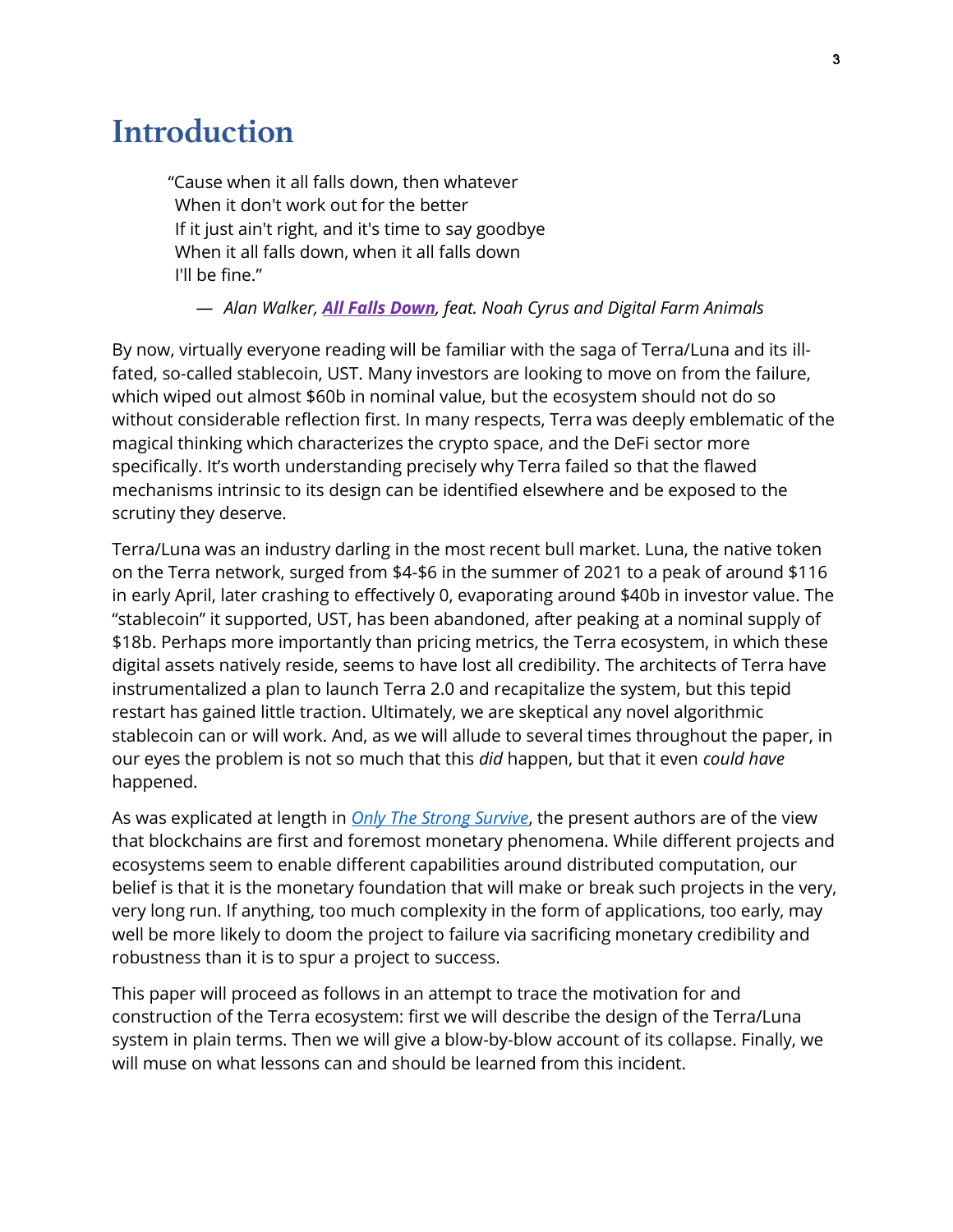#### <span id="page-3-0"></span>**The Design**

"Phil has recruited me and another guy. Now, we are getting three people each. The more people we get involved, the more people are investing, the more money we are all going to make! It's not a pyramid scheme. It is a – it's not even a scheme, per se."

— *Michael Scott from The Office (season 2, episode 19), on "yield" in DeFi* 

Terra is its own 'layer 1' blockchain, like Ethereum. The 'native' token (the equivalent of Ether, or "ETH" in the Ethereum system) in Terra is called Luna. Luna serves as a pseudoequity within the system, and can be used for transactions, collateral, transaction fees, staking, and anything else you might expect of a basic network token. Additionally, Terra is distinct from other Layer 1s in that it has an embedded native stablecoin token, called UST. UST is a theoretically dollar-stable token envisioned as the primary transactional instrument on the Terra blockchain. Unlike stablecoins like USD Coin ("USDC") UST is not fully reserved, nor backed by dollar assets. Instead, it targets a peg through a combination of reserves (consisting of Bitcoin and a smattering of other assets) and an algorithmic guarantee that holders of UST can redeem their USTs for an equivalent value of Luna, although this is limited by the size of the Luna market cap and aggregate liquidity.

The chief collateral backing of the UST coin was Luna. As a monetary policy, this is deeply troubling given Luna's value is mostly derived from the market's perceptions of the robustness of UST, alongside the perceived vibrancy of the Terra network. On the one hand, one could make the case that the gas token for a layer 1 smart contracting blockchain ought to increase in value with the utility of the ecosystem it supports due to pure supply and demand, and little else. On the other, if you find this worryingly recursive and self-referential, you are not alone.

In theory, holders could redeem \$1 worth of UST for \$1 worth of Luna. This (hoped-for) arbitrage mechanism would in theory keep UST in line with \$1. If UST fell below \$1, you could buy it and redeem it for \$1 worth of Luna, creating buy pressure to restore the peg. New units of Luna are created when UST is redeemed into Luna, so destroying large quantities of UST is inflationary for Luna.

Starting in Jan 2022, the Terra leadership [announced](https://archive.ph/X6tJ6) a plan to acquire BTC and other cryptoassets (less correlated with Luna) in order to diversify the backing. The plan was to eventually acquire \$10b worth of Bitcoin, although the Luna Foundation only ever acquired around \$3b<sup>1</sup>. Keep in mind this Bitcoin reserve was only equivalent to around 15% of extant USTs at peak. Even if sufficient quantities of BTC had been procured to match the UST supply, Bitcoin's exchange rate fluctuations would have still presented an obvious asset-liability mismatch.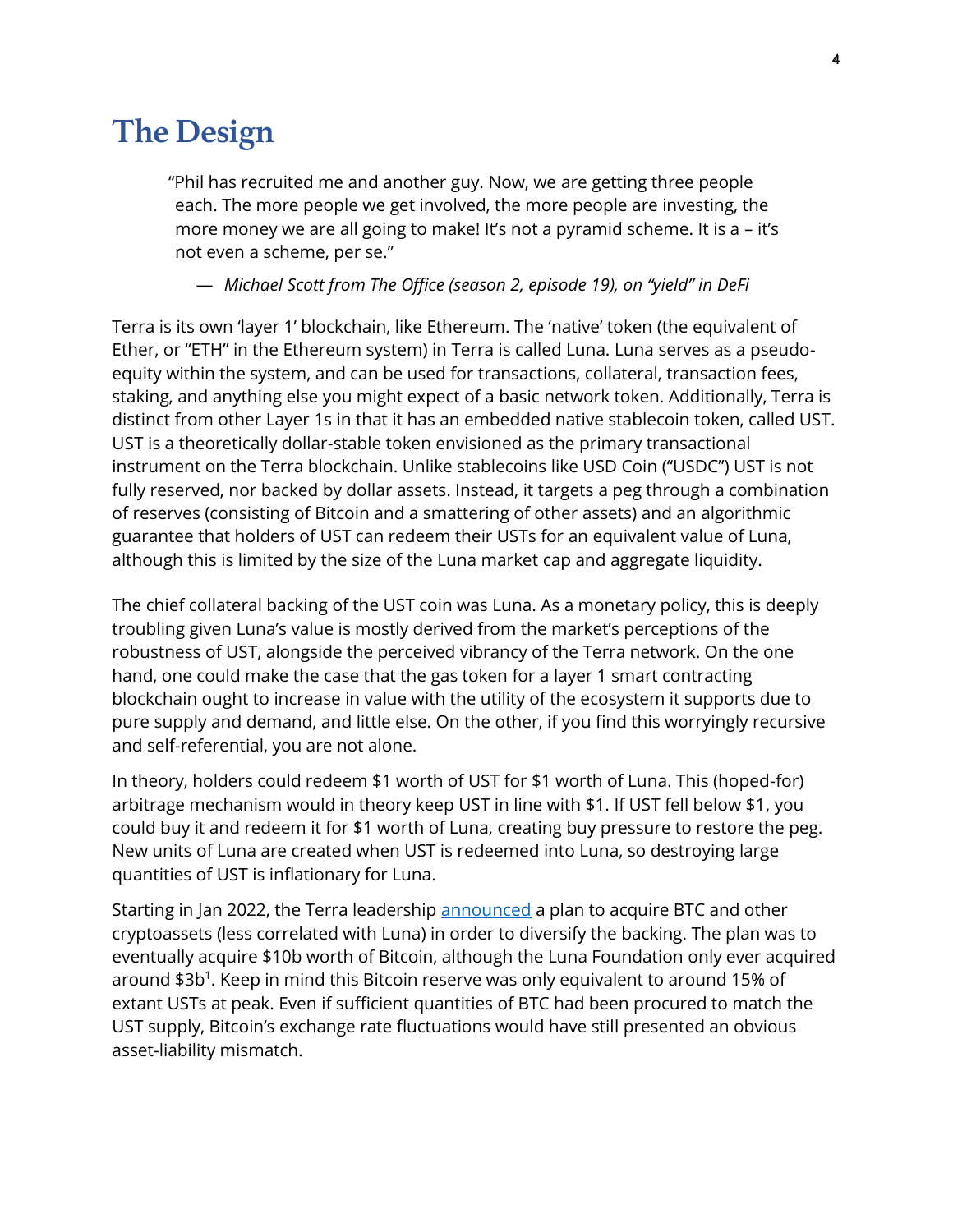The justification for backing UST with Luna, alongside other cryptoassets like Bitcoin, was that only then could UST be credibly decentralized and censorship resistant. This was held up in the Luna community as a strong value proposition, especially relative to established fiat-backed stablecoins like USDC. Later, the claimed decentralization of the system would be revealed as almost entirely specious (on May 12<sup>th</sup>, the blockchain was actually [halted](https://twitter.com/terra_money/status/1524785058296778752) by the validators<sup>1</sup>), but it is worth recalling that this was a powerful part of the Terra/UST mythology. The aspiration to be the first major under-reserved, crypto-backed, and decentralized stablecoin was a common justification for why UST should exist – even if there were already very large and successful stablecoins with long track records.

At peak (March-April 2022), Luna was worth \$40b, UST was worth \$18b, with non-Luna reserves backing UST reaching \$4b. The most popular product in the Terra ecosystem was Anchor, which contained \$14b worth of deposits at peak, accounting for about 75% of UST supply. Anchor was a lending protocol built on Terra which paid a guaranteed 19.5% rate to depositors. The yield was theoretically derived from market-based borrowing activity, but in practice, was mostly derived from a subsidy provided by Terra affiliates. Anchor was by far the most popular product offered by the Terra system.

The reason that UST swelled to such a large size in the first place was because of the very high interest rate available to UST holders who deposited UST in the Anchor protocol. The Anchor "yields" were subsidized by a pool that was periodically refilled by entities associated with Terra. This subsidy was machinated to make Terra stand out relative to other yield opportunities in DeFi, inducing UST creation well above where it would have settled organically. Thanks to the subsidy, Anchor grew to become the single largest DeFi lending protocol by deposits in the entire crypto space, surpassing lending stalwarts Aave and Compound. The subsequent collapse might have been avoided or at least the damage mitigated had UST growth not been artificially incentivized via the massive Anchor subsidy.

Aside from Anchor, there was little exogenous demand to use UST, as the Terra ecosystem, while numerous in its applications, was not particularly well developed. One theory among Terra enthusiasts was that if Anchor "yields" came down, other sources of outside demand for UST could be discovered, potentially through the creation of DeFi products within the Terra ecosystem. Thus, Terra could have a soft landing as UST holders found new reasons to hold the stablecoin. But no such sources of demand materialized, and the Terra leadership had far less time than anticipated to engineer such a soft landing.

<sup>1</sup> And note that this is *precisely* the thesis of Section 2 of *[Only The Strong Survive](https://www.uncerto.com/only-the-strong-survive)*: the way blockchains *actually work*, without a credible monetary policy, they cannot hope to be decentralized in any meaningful sense. And vice versa, of sorts: if not decentralized, one wonders from where the monetary policy is coming, and if those setting it know anything about history, finance, or economics …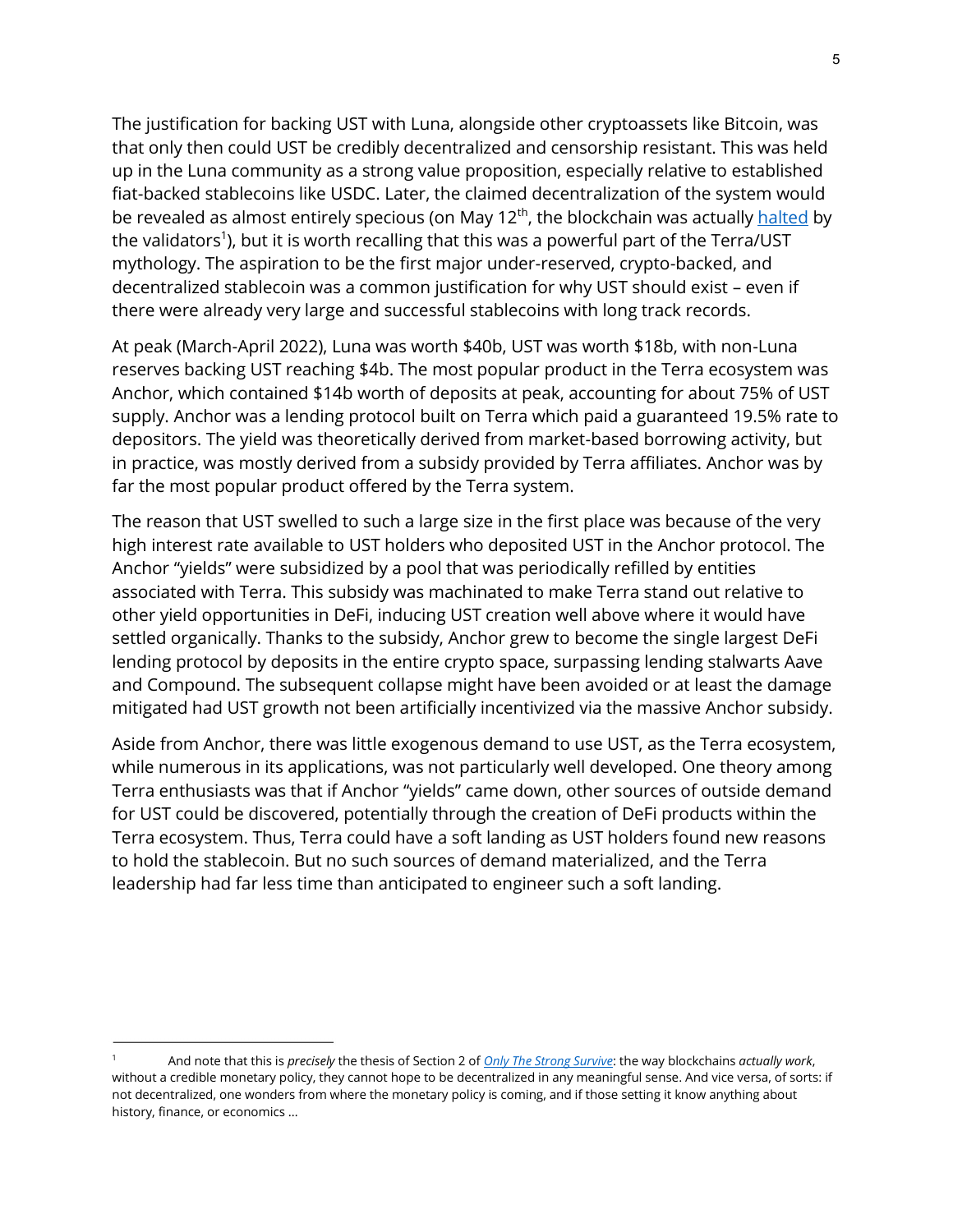### <span id="page-5-0"></span>**The Collapse**

"*Get out … GET OUT! GET OUT OF HERE! GET THE F\*\*\* OUT OF HEEEEEEERE!*"

— *Andre Hayworth, Get Out, on "investors" in "yield" in DeFi*

In April 2022, with general financial conditions tightening, crypto markets started to sell off, including Luna in particular, eventually causing the Luna market cap to decline to below the value of all the outstanding UST. This was more symbolic than it was of immediate financial relevance, but caused concern among onlookers nevertheless. A small handful of minor depegging events in early May also caused jitters in the Terra community.

On May 9<sup>th</sup>, alongside a big selloff in risk and crypto markets, UST started to lose its peg. Redemptions via the Luna channel were artificially gated by the on-chain protocol, so holders seeking to exit instead mostly sold at a loss on the secondary market (such as relatively liquid UST-USDT markets on Binance, or on decentralized exchanges). This was akin to a bank run. Over the next few days, the supply of Luna inflated rapidly as caps on UST-Luna redemptions were lifted, and UST holders exited through the Luna channel. Because UST-Luna conversions were inflationary, this caused massive dilution for Luna. Luna holders, seeing the quantity of UST still exiting to make the system whole, abandoned Luna for fear of being further diluted. This made Luna ineffectual as a 'backing' for UST, and the market cap of Luna withered away to virtually nothing within days. On May 11<sup>th</sup>, a day in which Luna collapsed from \$17 to \$1, the supply of Luna [increased by 3.4x,](https://terra.smartstake.io/UST) as USTs were redeemed for rapidly depreciating, newly-printed Luna. The collapse of Luna in USD terms meant that more and more Luna was required to be minted per unit of UST redemptions.<sup>2</sup> Luna quickly became almost worthless as the protocol mechanically churned out more and more units in a desperate, robotic, amusingly Gresham's Law-esque attempt to shore up the UST peg. The Luna supply [increased](https://messari.io/asset/terra/chart/sply-circ) from 345 million units on May  $9<sup>th</sup>$  to 6.5 trillion units on May 14<sup>th</sup>.

The much-touted Bitcoin reserve was not active in terms of an exit channel, and the BTC moved on-chain to an indeterminate address. It [later emerged](https://twitter.com/LFG_org/status/1526126703046582272) that the Luna Foundation Guard had sold around 80k BTC between May  $8<sup>th</sup>$  and 10<sup>th</sup> for UST in a failed attempt to support the peg. After all the ballyhooing about the accumulation of Bitcoin reserves, it became a largely irrelevant afterthought, and certainly did not inhibit a collapse. Early on in

At the time of writing, there are unconfirmed reports circulating online that what is described here was actually a coordinated attack intending to profit from a complicated pair trade. We have no insight as to the accuracy of these reports, or even their likelihood of being true. But even if they turn out to be accurate – or, for the sake of argument, the truth turns out to be *even worse* – we feel that narrative ought not to distract from the more important point: if a financial ecosystem *can* be attacked in such a sophisticated manner, then it is only a matter of time before it *will*. The real story is not that the attack happened, but that it was possible.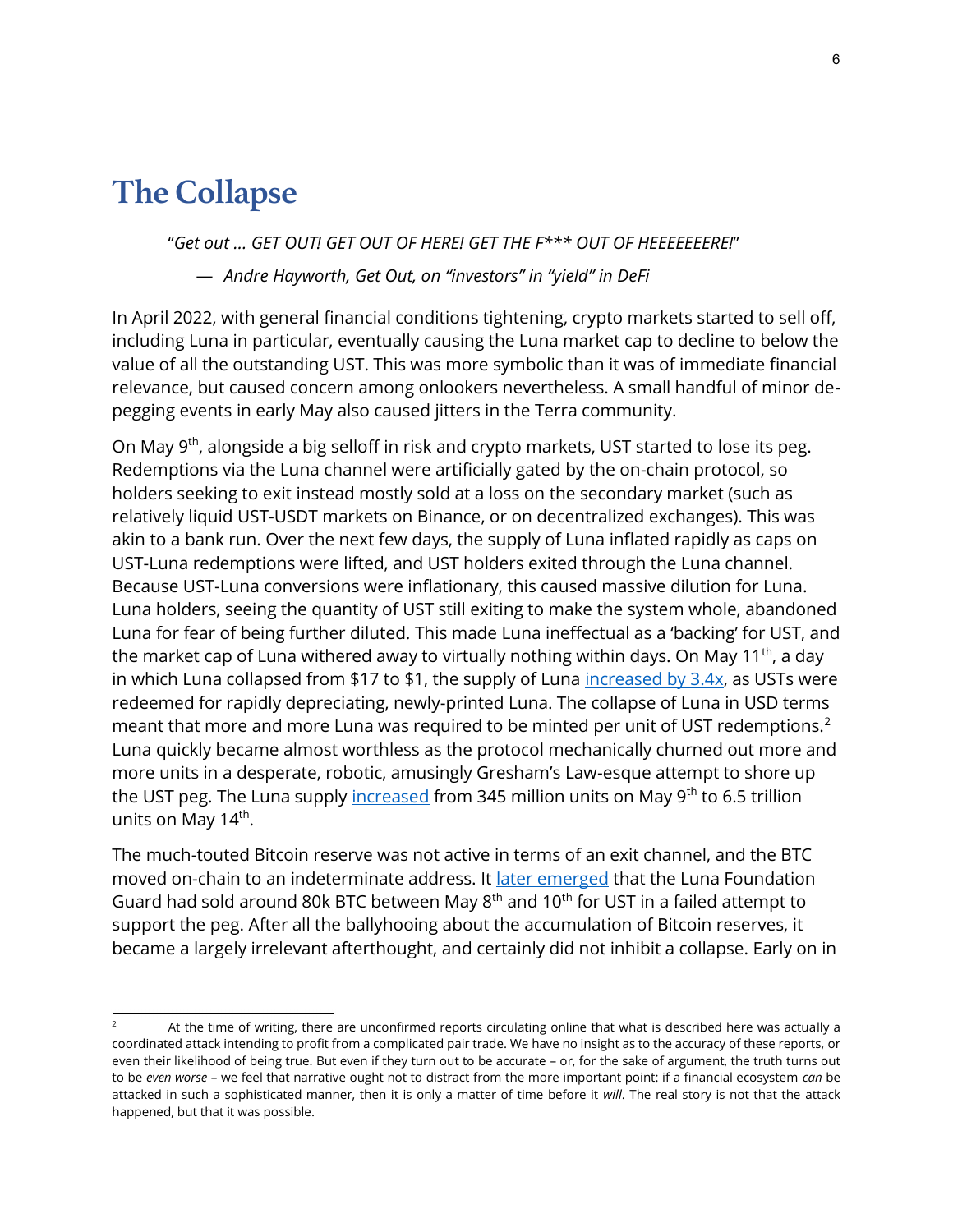the de-pegging, Terra leadership mused about an additional injection of capital into the system from outside investors, but this failed to materialize.

At this point it appears unlikely that Terra will regain any meaningful credibility as an ecosystem, even as the chain is relaunched.

The collapse was swift and devastating for both retail and institutional investors with exposure to Luna, UST, Anchor, and other derivatives and affiliated projects and investments. Terra was one of the most widely-used DeFi protocols and Layer 1s, and a darling industry trade in 2021 (Luna was the middle third of the trade so popular it was given the nickname: "solunavax," a portmanteau of Solana, Luna, and Avalanche). At peak, Luna was the fourth largest cryptoasset according to most rankings sites, and Terra had the second-largest "total value locked" of any DeFi ecosystem.<sup>3</sup> Despite the prevailing view within the crypto industry that the ecosystem participants – high profile backers alongside numerous users and application developers – gave Terra a degree of momentum and permanence, the flawed economics of the Luna/UST pairing nevertheless doomed the system.

The scale and rapidity of the destruction, combined with how ubiquitous exposure was in the crypto industry, makes this collapse largely unprecedented. Additionally, unlike Ponzis like PlusToken, which was largely confined to Chinese retail, or Bitconnect, which was mainly owned by S.E. Asian retail, Terra was widely owned by U.S. retail and funds alike. It later emerged that the retail crypto lender Celsius had [\\$500m worth of client assets](https://www.theblockcrypto.com/post/146752/celsius-pulled-half-a-billion-dollars-out-of-anchor-protocol-amid-terra-chaos) tied up in Anchor. Luckily for Celsius' depositors, the lender was able to extricate these funds before serious losses were incurred. Others weren't so lucky. Certain start-up neobanks,<sup>4</sup> advertising safe high yields to non-crypto natives, had entrusted Anchor with tens of millions of unwitting client deposits, which were virtually wiped out. Retail depositors to Anchor via UST, numbering in the hundreds of thousands worldwide, lost almost everything.

<sup>3</sup> "Total Value Locked" (TVL) is a nonsensical industry metric, often wildly overcounted, which ostensibly tracks the value of deposits in a given protocol or crypto ecosystem. TVL is often cited as a justification for the valuation of associated assets. In the case of Luna, the significant TVL in Terra was widely assumed to grant it some underlying fundamental value. In practice, tens of billions of TVL evaporated overnight, providing no backstop for Luna.

Stablegains, a YC-backed startup, put \$42m worth of client deposits in Anchor: https://twitter.com/FatManTerra/status/1527153694218797058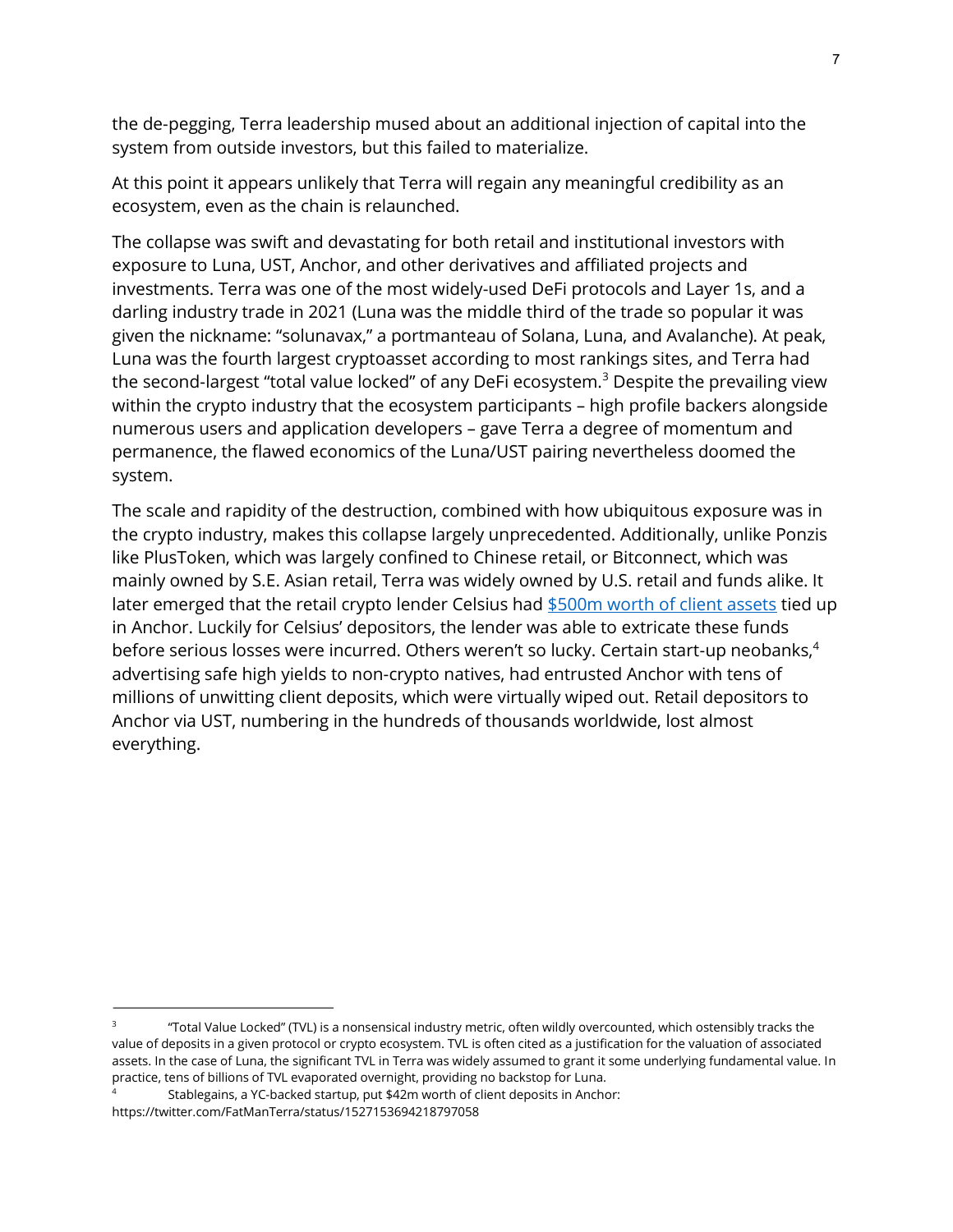#### <span id="page-7-0"></span>**The Lesson?**

"*Oh, when it all, it all falls down And when it falls down, who you gon' call now?*" — *Kanye West, [All Falls Down](https://www.youtube.com/watch?v=8kyWDhB_QeI), feat. Syleena Johnson*

The Terra fiasco yet again typifies the recklessness in this ecosystem perhaps appropriate to app development but entirely unbecoming of any purportedly serious attempt to build financial infrastructure. Furthermore, there appears to be an alarming level of economic, financial, and historic illiteracy. Or, once again, the instigators of this catastrophe were clueless on both monetary policy in general and the practical and logical implications of *their own monetary policy* specifically.

It is telling, for example, that this event can be readily interpreted as the collapse in the face value of centrally issued and unbacked fiduciary media due to imprudent capital allocation decisions on the part of the issuer. Telling, because this is exactly the risk of commercial fractional reserve banking which modern central banks were designed to prevent. Of course, we would argue that this "cure" was far worse than the disease, and so we now find ourselves in the curious situation in which many in crypto are revisiting the worst excesses imposed by reckless commercial banks, rather than proposing more credible alternatives. If blockchains are, at root, monetary innovations, it behooves us to be aware of the mechanics of the technologies and institutions on which the innovations allegedly improve.

Even "capital allocation" may be overly generous as a description of the strategy employed here. This expression presupposes that the recipient of invested capital is at least attempting to generate a real return by engaging in uncertain but hopefully productive activity. A "yield" depends on a return on capital, which in turn depends on the positivesum game of employing this capital to meet perceived consumer needs in the real economy. Whether distributed to investors or not, yield is the generated excess *flow* created by effective management of some *stock* of economically productive assets, and made available to further grow this stock. It is the product of entrepreneurship, which is to say it depends entirely on human intuition, creativity, and initiative. It cannot, at root, rely on arbitrage. It certainly cannot rely on an "algorithm"; it must rely on human action. Calling something "yield" does not make it yield. Crypto enthusiasts keep using the word "yield" but it does not mean what they think it means.<sup>5</sup>

A true yield also cannot be provided by rerouting external capitalizations to those expecting a yield to be generated by the enterprise itself. Such a "rerouting" is, obviously, at best zero-sum and, in the realms of crypto and traditional finance alike are more likely negative-sum given the capitalizers will likely take a management fee. Hence the idea that a

<sup>5</sup> We are rather more partial to "*levered algorithmic seigniorage*," suggested to us in conversation by somebody who would prefer not be named.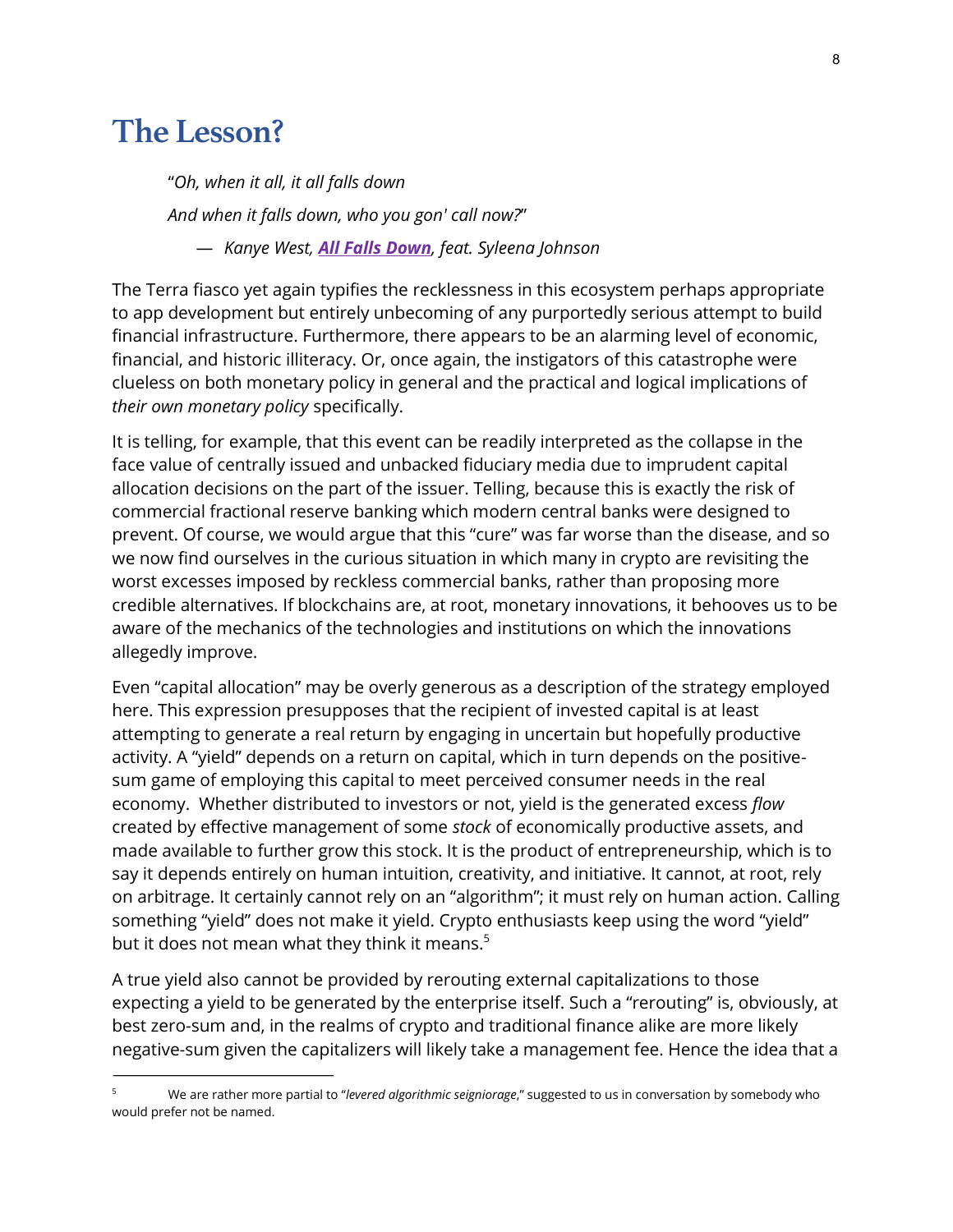"yield" can emerge from perpetually refinancing an unproductively employed pool of capital is patently false. It is robbing Peter to pay Paul. Amazingly, it is even dumber than a traditional Ponzi scheme<sup>6</sup> because the newcomers are not being scammed to reward the scammers, but rather the scammers are rewarding the newcomers for providing the dry powder to lever the system to the point the scammers' own equity will inevitably be wiped out. What is astonishing to the point of pitiful in this case is that everybody involved seem to *actually believe* in what they were doing.

The construction of Luna appears to have employed a host of financial misunderstandings or outright category errors. The face value of fiduciary media, if not fully backed by that which it is intended to represent, is necessary both leveraged and maturity mismatched. Furthermore, it is dependent on the success of capital allocation decisions by a centralized party. In other words, a "bank run" is always possible.

This does not invalidate the practice on its own. Bank runs are possible in traditional finance also. What would usually happen in such a circumstance is an injection of capital to shore up reserves. That is to say: to deleverage and to reduce the mismatch of maturity causing the problem in the first place. One form of capital injection, albeit on the riskier end, is for a bank to issue more of its own equity. Note, however, that all involved must understand the inherent uncertainty of this process, given the price of the equity will be a function of the market's belief in the bank's ability to manage its own solvency. Given this solvency depends on generating yield from real economic activity, it is, in a roundabout sense, a judgment call on the bank's ability as a capital allocator.

We mention this because, in the case of Terra, the issuance of Luna is best understood as attempting to guarantee the value of its fiduciary media by purporting to always be open to trading in the media for newly issued equity at par.<sup>7</sup> It is an interesting concept, for sure, but the idea that this could ever hope to "algorithmically hold the peg" is almost incomprehensibly silly. The price of Luna is determined by the market on the basis of judging the Terra leadership's effectiveness at capital allocation. *It is not arbitrage*! It is fundamentally uncertain. This is not to say that it cannot work, but rather that it can neither be *guaranteed* to work. A bank that claims it literally cannot go bankrupt because it can always issue more equity will very soon discover it *can* go bankrupt because the market will take this claim as well-enough proof that the bank is utterly incompetent at capital allocation.

Given a fractional reserve bank is fundamentally highly leveraged, the redemption of liabilities in these circumstances will almost certainly exceed the absolute value of the reserve assets *and* the equity base by many multiples. "Issuing equity" is not creating new value, it is diluting the old value of existing shareholders. If a bank is having its liabilities

<sup>6</sup> Bet you never thought you'd *miss* Ponzi schemes, huh?

We won't even get into why there is any rationale for Luna to have value as we believe our critique is thorough enough without. Clearly it cannot be in order to buy UST because that is too blatantly circular even for this space. The short answer is "utility", and the reader is directed to *[Only The Strong Survive](https://www.uncerto.com/only-the-strong-survive)* for an in-depth critique of this much more involved argument.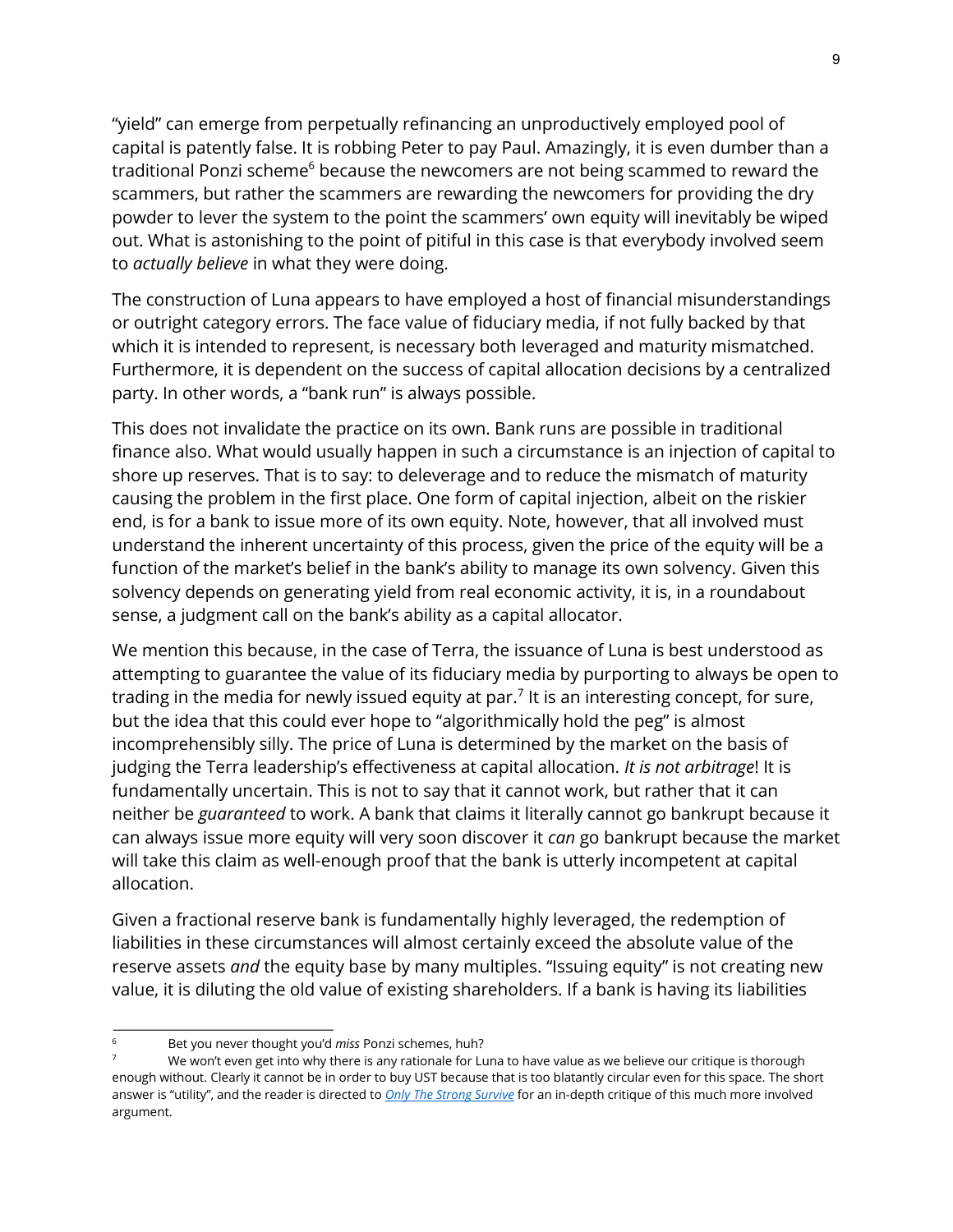called in at a higher value than there even is of reserves to liquidate and equity to dilute, it will collapse. This is more or less what just happened to Terra. The only difference was that the spiral of default was driven by an algorithm rather than any social process. The "capital allocation" was not the result of dumb humans but of dumb code. It was the dumbest "smart contract" of all time.

In fact, it is even worse in Terra's case because the false belief in the sustainability (in some sense, the "realness") of the "yield" derived from the perpetual refinancing of the fundamentally unproductive capital pool of Anchor is what attracted the immense liabilities in the first place and virtually guaranteed the system would attain a leverage ratio that could not possibly survive a bank run.

But *even worse than this*, the fact that users needed to buy Luna in order to mint UST to then deposit in Anchor, and in doing so burn Luna, meaning ever-increasing demand and stable or even decreasing supply, virtually guaranteed that Luna would pump, which in turn masked the root insolvency of the system so long as everything was going up and Anchor at least *appeared* to be working. So, in other words, the fake "yield" on Anchor drives up the demand for UST, which drives up the demand for Luna, in exactly such a way that UST outstanding increases but Luna outstanding does not. This means the ecosystem *seems* perfectly solvent so long as the price of Luna is rising because this means there will be no difficulty maintaining the UST peg. And yet, the very fact of the price of Luna rising sets into motion a series of events that necessarily ends with the exposure of dramatic insolvency.

The desire to recapitalize by moving away from this unworkable model to full reserves is equivalent to an outside capitalization from another bank or financial institution – a less risky way to inject capital in traditional finance, nowhere near as bizarre or questionable as the "promise for equity at par" scheme outlined above, and yet *still* subject to the valuation whims of the market.

And so, we come full circle, because in traditional finance, consumers are at least protected by the existence of a lender of last resort. Their fiduciary media cannot instantaneously go to zero. Instead, it is eroded over time by an economic process which arguably cannot be resisted, $8$  guarded by a political process in which they cannot become involved.

It hopefully goes without saying that Bitcoin suffers none of the aforementioned problems. It is certainly possible for a single entity to get arbitrarily levered to the price of bitcoin but it does not affect the operation of the technical ecosystem in any way whatsoever. If \$50bn of leveraged bitcoin exposure explodes, our expectation remains that the next block will be mined ten minutes after the last. This, again, is the thesis of *[Only The Strong Survive](https://www.uncerto.com/only-the-strong-survive)*: a blockchain's monetary policy must be independently robust prior to any attempt to scale decentralized financial applications. Its robustness must also be a function of its operational and social decentralization. Terra was centralized for all intents and purposes

See *[Enders Game](https://unchained.com/blog/enders-game/)* by Parker Lewis for the best contemporary presentation of this argument of which we are aware.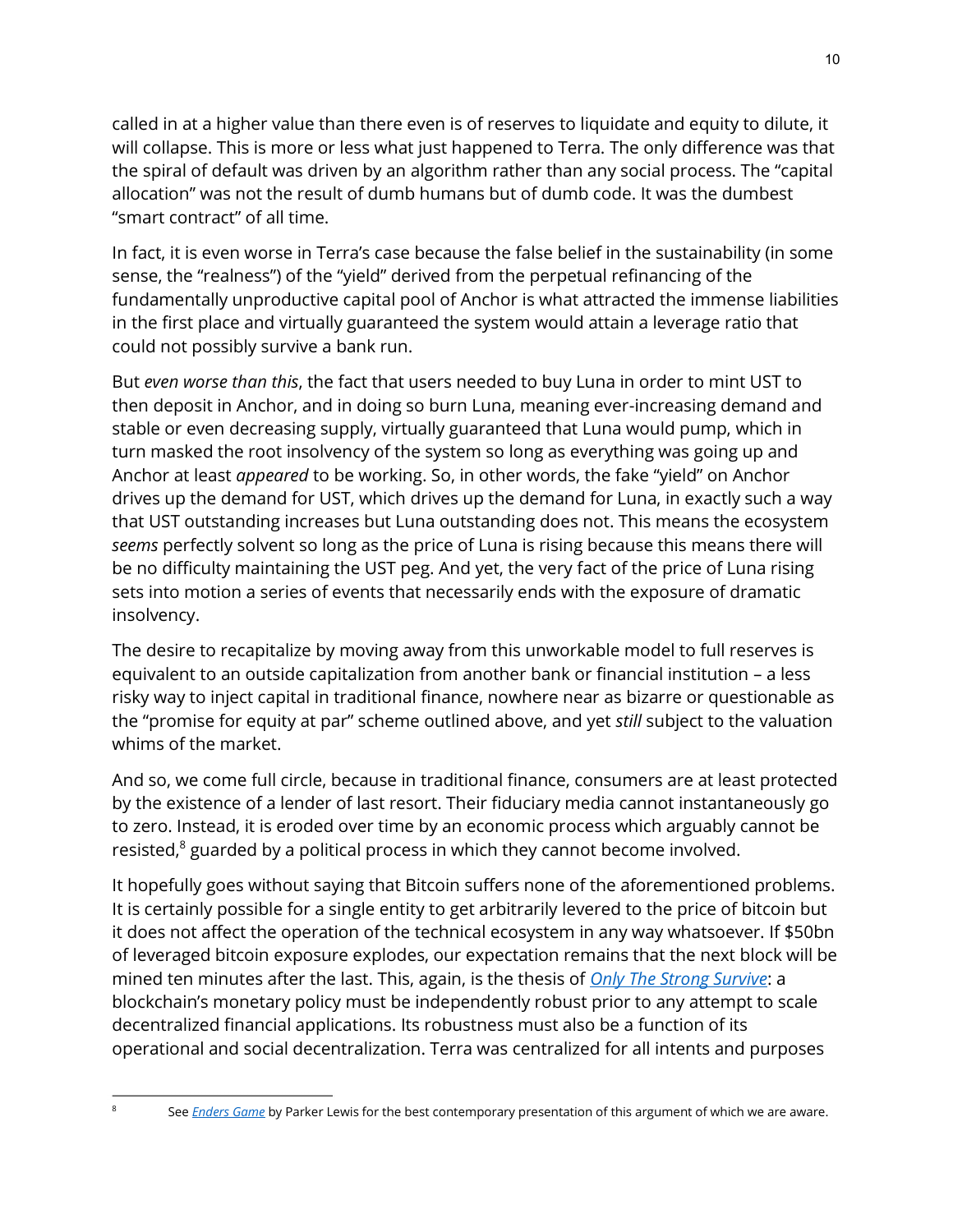and had a batshit crazy monetary policy rooted in a profound ignorance of history, economics, and finance. Bitcoin has a robust and transparent monetary policy *because* it is sufficiently decentralized. Therefore, the authors expect we can look forward to decentralized financial applications on Bitcoin. If they take longer to build because Bitcoin is designed – and it is socially understood – such that risks to the entire ecosystem are avoided at all costs, so be it.

You cannot design your way out of financial absurdity. No amount of complexity can cheat financial physics, and, in fact, in financial services specifically, complexity is a terrible thing, to be avoided at all costs, or at least *reduced* to the greatest possible extent. Terra (and more!) is worse than unnecessary or reducible complexity: it is (or was) complexity for complexity's sake, shrouded with a mélange of impenetrable novel jargon and misused traditional jargon. Basically nobody knew what was really going on, and most of those small few who did thought it was a great idea because they didn't know any better.

Many in crypto are (re)creating problems solved by central banks, while the Bitcoin ecosystem is solving the problems created by central banks.

*Nic Carter and Allen Farrington*

*June 2022*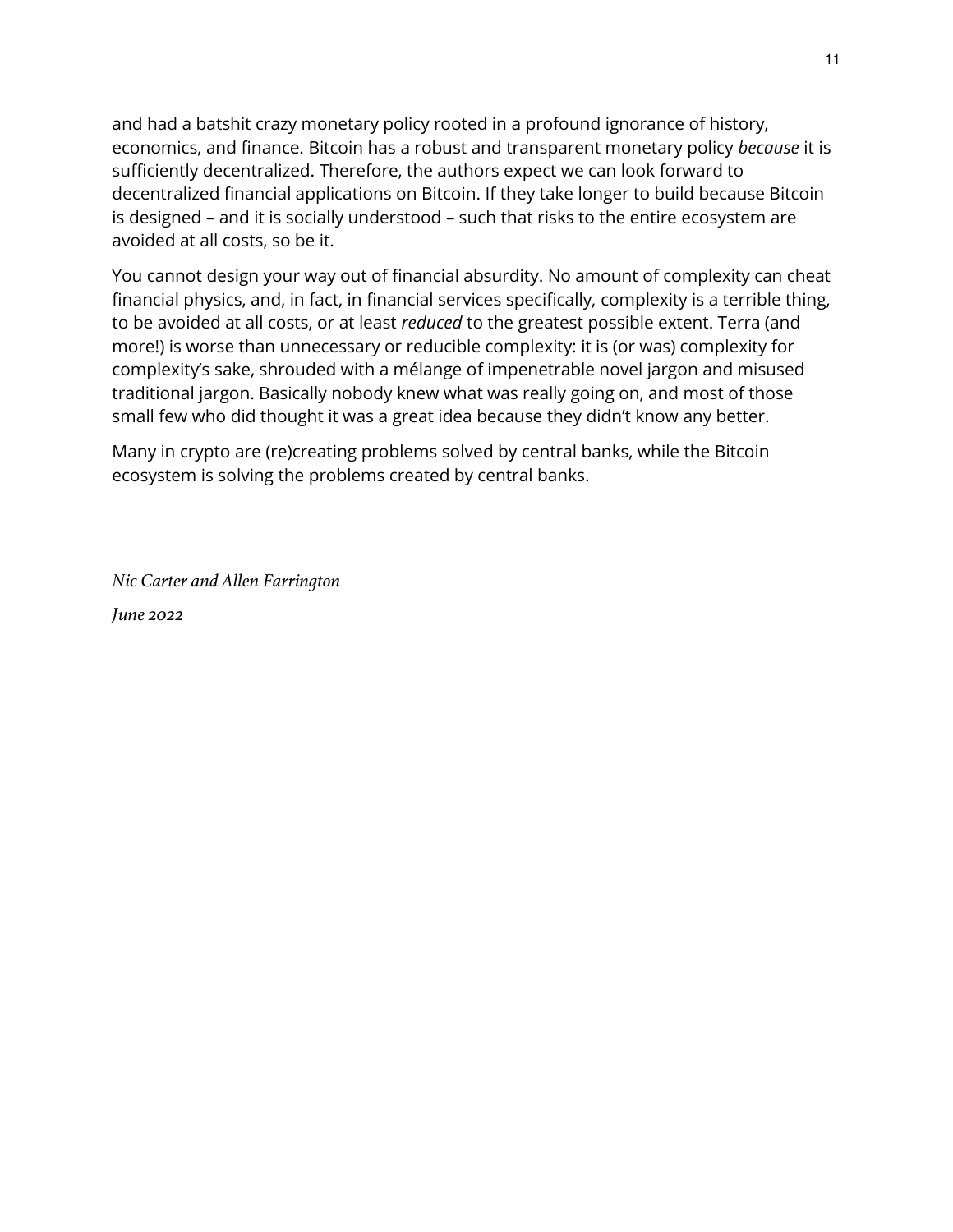# <span id="page-11-0"></span>**Appendix**

#### *The History and Motivations Behind Algorithmic Stablecoins*

In order to best understand why UST subjected itself to such strictures, one must consider the history of stablecoins. First, there was Bitcoin. Bitcoin works great, but it never really caught on for payments because it is not stable in nominal fiat terms. In many jurisdictions, whenever you use Bitcoin for anything, you have to keep track of your basis and do complicated tax accounting. This is one reason the dollar is often held to be superior to other currencies, especially cryptoassets; you don't have to worry about the change in price of your dollars whenever you transact with them. With Bitcoin, you do. Thus, in a move mirroring the design of dollar-denominated, pre-Bitcoin digital cash schemes, entrepreneurs started experimenting with ways to pair convenience and fast settlement of blockchains paired with dollar stability to create a high-powered medium of exchange (MoE).

Additionally, since the inception of the industry, crypto traders and exchanges wanting to trade Bitcoin have chronically suffered from deplatforming from their financial institutions. So it became apparent that a non-bank means of settling with crypto firms and each other would be important. Enter Tether. Tether was created in 2014 by folks affiliated with BitFinex, one of the largest crypto exchanges at the time, to help deal with the banking trouble they continually suffered. Tether is simple: coins are redeemable for an equivalent amount of USD. In practice the collateral is a bit more [exotic](https://tether.to/en/transparency/#reports) than mere dollars, but it is generally dollar adjacent. The reserves mostly consist today of treasuries and commercial paper. Just recently, Tether processed \$9b of redemptions without incident, demonstrating the relative strength of the fully convertible model.

Once the Tethers are in circulation, traders can deposit and withdraw from exchanges without touching the cumbersome (and exclusionary) banking system. But Tether settlements aren't always final. The organization behind Tether can always freeze someone's balance if they deem it necessary, and they have done so a number of times. The true 'Tether ledger' is therefore maintained off-chain by Tether itself. This is the case with virtually all fiat-backed stablecoins. USDC is equally freezable. Gradually, a view emerged in the crypto industry that dollardenominated digital cash was worthwhile, but it ought to be done in a more censorship resistant way. So far, USDT and USDC haven't been particularly tyrannical in terms of freezing user balances, but the threat remains. Regulators could always demand more aggressive seizures.

BitUSD, an overcollateralized crypto-backed stablecoin built on the Bitshares protocol in 2014, explicitly [cited](https://blog.bitmex.com/wp-content/uploads/2018/06/173481633-BitShares-White-Paper.pdf) the reduced risk of confiscation in its original marketing. The notion of censorship-resistance is a core objective of the Dai stablecoin, which is based on an overcollateralized, crypto-backed model. However, due to difficulties holding the peg, Dai is mostly backed by USDC today – so it inherits the seizability of its underlying collateral. And while stablecoins like Dai appear to work well enough, they are considered capital inefficient, as risk management stipulates that over a dollar of, say, Ether is necessary to create a dollar's worth of Dai.